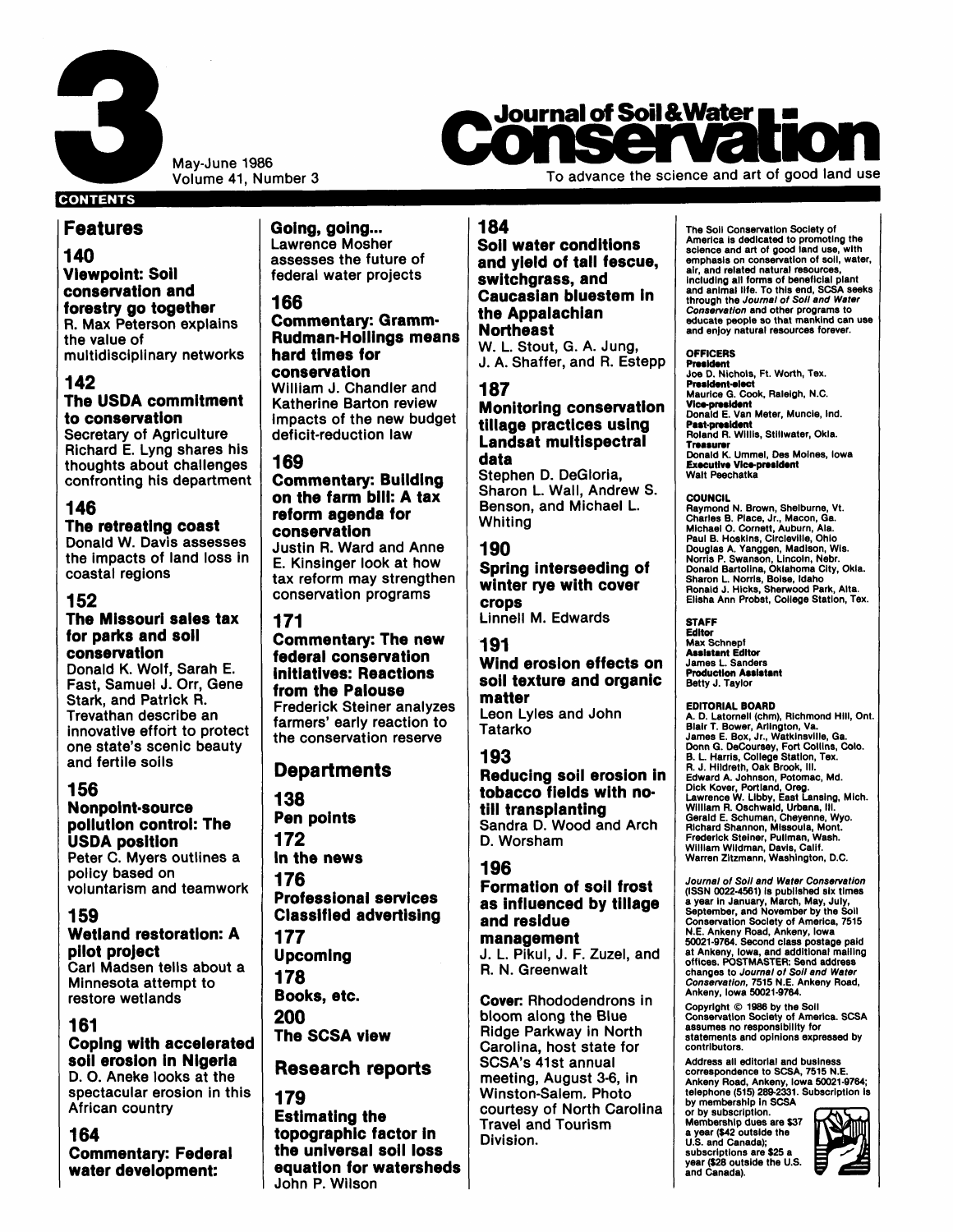

#### PEN POINTS

#### **Making progress!**

I have been a member of SCSA for over **10** years. After reading the first several *JSWCs* when I became a new member, I would put it aside because the technical papers were seldom of much value to the work I am involved with. However, the last few issues have been most beneficial.

Since the change in format to include more features and place the research reports at the rear of the JSWC, the JSWC has become much more useful and readable for me. I commend your good work.

> Daniel 0. Parker Colorado Association of Soil Conservation Districts Lakewood, Colorado

#### **Bennett would be miffed**

For lack of local regulations, soil conservation programs fail to meet either the test of economy or permanency. Why should it be otherwise for **soil** conservation? *All* other successful resource protection programs have their principles framed in law. This is what Hugh Hammond Bennett knew and attempted.

However, SCS **[Soil** Conservation Service] Chief Wilson Scaling says soil conservation should succeed or fail on trust alone (JS WC, September-November **1985,** p. **399). This** approach, he says, flows directly from Bennett's philosophy of how **soil** conservation should work. The context for Mr. Scaling's interpretation superficially bears on keeping SCS out of a regulatory roll (a strawman issue); a later comment reveals his philosophy is one of blanket opposition to any agency having regulatory authority.

Local regulations, or even the threat of reinstating the conditions of the Standard Law of **1937,** would be a powerful disincentive to play bidding games with the Conservation Reserve. These games sing the siren call of the commodity programs and illuminate the blatant sacrifice fragile lands must play in the annual price support program. The games endanger the very life of **CR.** Without counter persuasion of a regulatory kind a great and timely program lies helpless to predators. Apparently, unless Congress objects to grand larceny, the public will need to award treble damages **as**  the price for grass and trees on lands only suited to grass and trees. Such is the dilemma of trying to march in one shoe.

servation administrator say about this dilemma: "Above all, SCS recognizes that most agriculture land in this nation belongs to individuals." (I will insert here that corporations are also "individuals" in the eyes of USDA programs). *'These* people have the right to manage their land in the way they know best.'' There it is! In Mr. Scaling's book, ignorance and *greed* are still legitimate excuses for ruining the land. Actually, not even a blue-blooded exploiter would flaunt such an anticonservation remark in **1985,** much less in a roomful of conservationists and without fear of contradiction to boot. His remark could be shrugged off with, "Well, appointees will be appointees.'' Just the same, what if our young, history-free conservation professionals actually accept that Mr. Scaling's philosophy flows with fidelity from Hugh Bennett? Are we to condone this historical piracy? So what does the nation's top soil con-

Going back to those formative years, what was Bennett's philosophy toward land **use** regulations? First, he just may have coined the term himself; second, at the very least, he and his contemporaries took it for granted that regulations had to be. **To** deal in cures without dealing in lawful prevention (the Extension Service notwithstanding) was tantamount to practicing conservation without public consciousness or personal ethic. A contemporary, Colonel W. B. Greeley, said in **1938** about the distainful job of imposing regulations on private land practices: "It may be necessary **as** a last resort to check what may be called the irreducible minimum among private owners that need it.'' Another, Aldo Leopold, was to say more pointedly in **1947, "You** have had the authority (District Law) for a decade and still not one rule has been adopted."

Consider the Congress' mandate to the newly formed SCS; consider Secretary Henry Wallace's notice to the governors in **1937;** and consider SCS pamphlet **MP29, 1947.** Regulation, of course, was a controversial issue then **as** now but the above acts were at least acts of hope,

not subversion. Are we to believe that Bennett, the movement's founder, stood opposed to Congress, his contemporaries, and Secretary Wallace on the issue of local regulations? Now, I don't mean to infer that the postwar SCS was any longer optimistic or counting on local regulations to support soil conservation; however, while still under Hugh's leadership, the agency was not about to openly oppose local regulations **as** it surely has under later chiefs.

The founders of the soil conservation movement were immersed, **as** we are today, in a farm depression. However, they were not stalled by it. The difference today is we wait for our political party to somehow make profits better. We would just **as** soon not start making conservation sacrifices until profits get a lot better-like a return to **1979.** When in our history have high farm profits accelerated soil conservation? It's no coincidence, nor is it ill timing, that brings CR in these hard times. These are the very times that rediscover how soil conservation should work. In that regard I would say to Mr. Scaling, "You are dead wrong about letting all individuals manage the way they know best, because their best is just too damned bad." I say that confident of more farmer support than Mr. Scaling can imagine.

> Dale E. Marsh Madison, Wisconsin

#### **In defense of the USLE**

Hart (JSWC **39: 330-334)** tested the accuracy of the USLE [universal soil loss equation] for predicting soil loss on bare and tilled, bare and untilled, and vegetated sagebrush plots in Utah. Testing was conducted using a rainfall simulator. The major conclusions of these experiments were:

**1.** The USLE greatly overestimated measured soil loss, particularly on dry soils.

**2.** This overestimation, especially on steep slopes, was due partly to the USLE's slope value.

*ed* plots were characterized by "bare surface conditions." Therefore, the cover-management factor (C) **was as**signed extremely high values (. **65-.** 70) *As* noted in the article, the unvegetat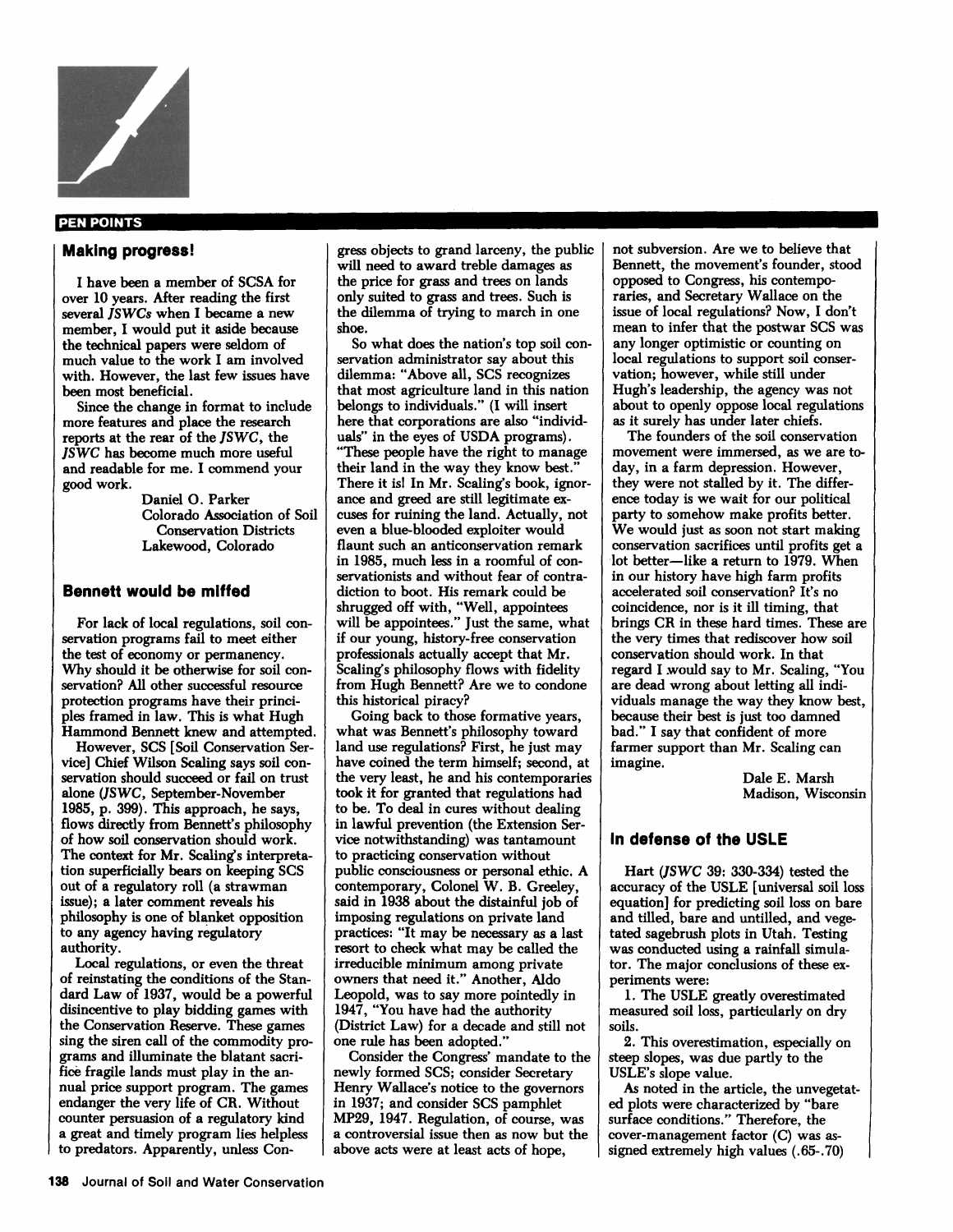using the methods of Wischmeier and Smith (Agr. Handbk. No. 537) and smaller values of .35-.45 by a second method, following Dissmeyer and Foster (JSWC 36: 235-240).  $\left( \frac{\text{JSWC}}{36} \right)$  36: 235-240).

Hart also reported the results of this Serv., ARM-W-26, pp. 101-105). In this earlier report, it was noted that on crusted plots (same as the bare and untilled plots of the 1984 report) "surface rock cover, about 1-inch diameter or less, occupies 15% on gentle slope and 32% on steeper plot." Hart did not consider rock cover in his calculations of the C value in either the 1982 or 1984 report. Rock cover, however, is effective in reducing soil loss. Simanton, et al. (Soil Sci. Soc. Am., Special Publ. 13, pp. 65-72, 1984) reported that erosion  $r$  ates from simulated plots containing rock fragments were found to decrease exponentially with increasing percent rock cover. *experiment in* 1982 (USDA, Agr. Res.

exponentially with increasing percent

Given that rock cover is effective in reducing soil erosion, the C values used by Hart (op. cit.) should have been less than those reported. Using table 10 of Wischmeier and Smith (op. cit.), a C value of .29 is derived for the gentle slope plot and .19 for the steep slope plot. Using the new C values, predicted soil losses are 0.8 t/ha (0.1 t/ha measured), 6.7 (10.8 measured), 3.1 (11.5) measured), and 16.5 (29.1 measured). None of these estimates is a great overestimate. In fact, only one is a slight overestimate, contrary to the conclusions of Hart. Because the new soil loss predictions do not produce gross overestimates, there is no evidence to support the conclusion that the slope value results in overestimation on steep slopes. Further research may produce even more accurate values of C for differing amounts of rock cover. For example, Jennings and Jarrett (Trans. ASAE,  $28:1,466-1,470$ ) found that rock is effective in erosion Jarrett (Trans. ASAE, **28: 1,466-1,470)** 

control. but not as effective as the kinds of groundcover that absorb moisture. Therefore, the values of C noted above  $(0.29$  and  $(0.19)$  should probably be slightly higher, yielding even better estimates of soil erosion. **(.29** and **.19)** should probably be slightly

Perhaps, appropriately used, "...the USLE is a useful tool in the toolbox of analytical methods for guiding rangeland management" [Renard and Foster, Rangelands  $7(3)$ : 118-122].

> Victor E. Diersing **Construction Engineering** Research Laboratory U.S. Army Corps of Engineers Champaign. Illinois

U.S. Army Corps of Engineers s" is a forum for con *management issues in general. Readers are invited to express their views in a letter to the editor. Letters are judged*  $on$  *clarity and pertinence. Long letters may be shortened.* - Editor

*on clarity and pertinence. Long letters*